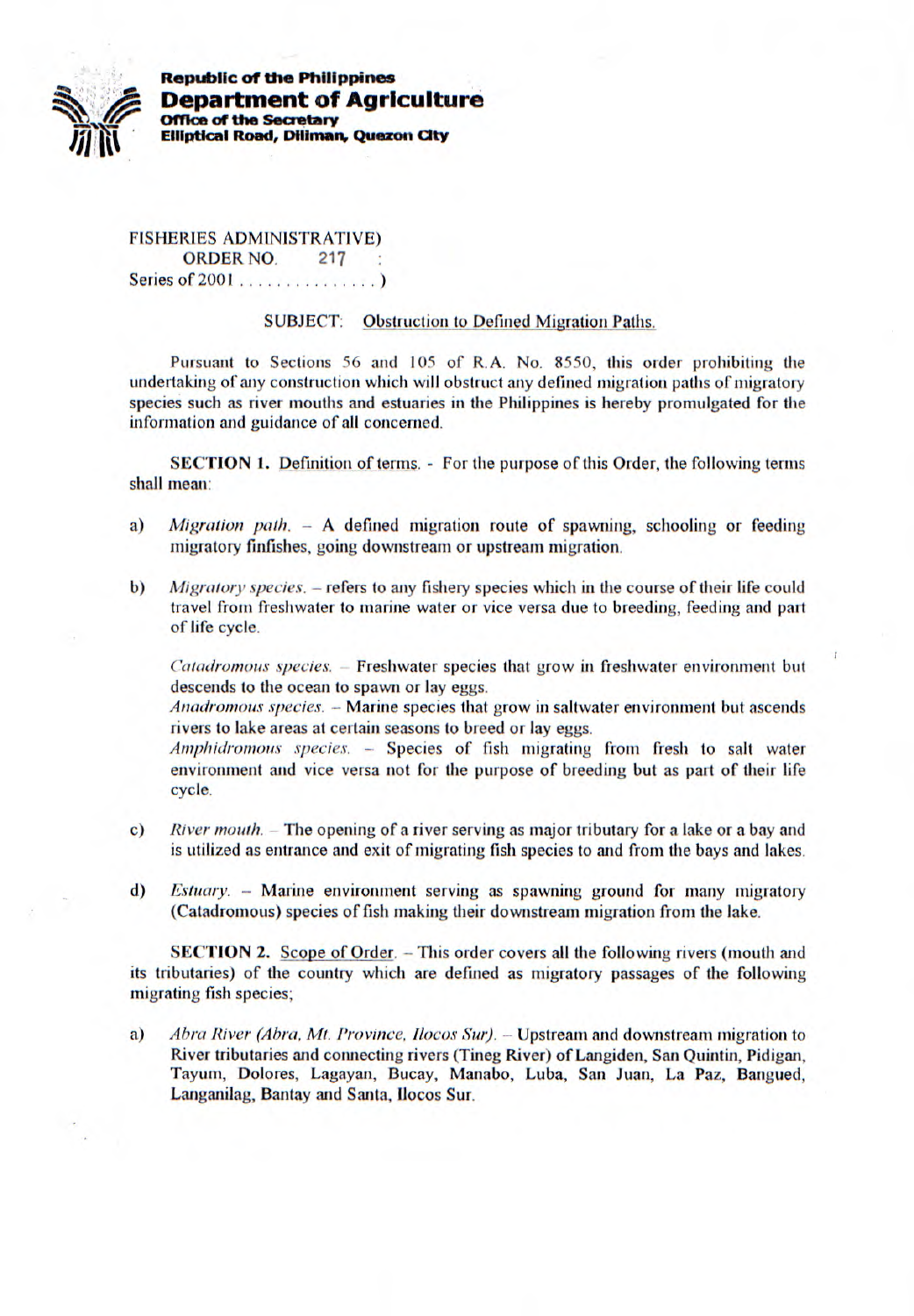- *b) Bicol River Basin (Camarines Sur).* -- Upstream migration to Lake Buhi, Bato, Baao, Bula, downstream migration to San Miguel Bay.
- *c*) *Bisuangan-Kumalarang Rivers (Zamboanga del Sur).* Upstream migration to Lake Wood, downstream migration to Dumanguilas Bay. Labangan rivers down to Yllana Bay.
- *d) Blu-an; Lowo-el Rivers (South Cotabato).* Upstream migration to Lakes Sebu, Lahit, Siloton and Maughan, downstream migration to Sarangani Bay.
- *e) Butas River (Mindoro).* Upstream migration to Naujan Lake, downstream migration to Batangas Bay.
- *Cagayan River System (Cagayan Valley).* Upstream migration to Cagayan River  $\mathbf{f}$ tributaries, downstream migration to Babuyan Channel.
- g) *Calinawan Tubay Rivers (Surigao Agusan).* Upstream migration to Lake Mainit, downstream migration to Butuan Bay.
- h) *Cotabato River Basin (Rio-Grande, Cotabato).* Upstream migration to Buluan and Blinkong Lakes, downstream migration to the sea (Davao Gulf).
- *i*) Laoag River (Laoag, *Ilocos Norte).* Upstream migration to Laoag River tributaries and connecting rivers of Dingras, Sarrat, Solsona and Banna, downstream migration to South China Sea.
- *j) Pansipit River (Batangas) Upstream migration to Lake Taal, downstream migration to* Balayan Bay.

## **SCIENTIFIC NAMES AND FAMILIES OF MIGRATORY SPECIES**

FAMILIES COMMON/ENGLISH LOCAL **NAME NAME** 

SCIENTIFIC NAME

|    | 1. Ambassidae    | Glassfish             | Langaray               | Ambassis sp.                 |
|----|------------------|-----------------------|------------------------|------------------------------|
| 2. | Anguillidae      | Eel                   | Igat; palos            | Anguilla mauritiana          |
| 3. | Apogonidae       | <b>Cardinal fish</b>  | <b>Dangat</b>          | Apogon sp.                   |
|    |                  | Cardinal fish         | <b>Dangat</b>          | Amia sp.                     |
|    |                  | <b>Cardinal fish</b>  | Dangat                 | Mionorus sp.                 |
| 4. | Ariidae          | Sea catfish           | Kanduli                | Arius sp.                    |
| 5. | Atherinidae      | <b>Silverside</b>     | Guno                   | Atherina sp.                 |
|    |                  | <b>Silverside</b>     | Guno                   | Hepsetia sp.                 |
| 6. | <b>Belonidae</b> | Garfish/Needle fish   | Kulambalao/Kulambabalo | <b>Tylosurus melanotus</b>   |
| 7. | Carangidae       | Cavalla               | <b>Maliputo</b>        | Caranx ignobilis             |
|    |                  | Cavalla               | <b>Muslo</b>           | Caranx marginatus            |
|    |                  | Cavalla               | Muslo                  | Caranx sexfaciatus           |
|    | 8. Centriponidae | <b>Giant seaperch</b> | <b>Apahap</b>          | Lates calcarifer             |
|    | 9. Chanidae      | Milkfish              | <b>Bangus</b>          | Chanos chanos                |
|    | 10. Eleotridae   | <b>Sleeping goby</b>  | Palawan/Bangayngay     | Ophiocara aporos             |
|    |                  | Goby                  | Bia                    | <b>Eleotris</b> fusca        |
|    |                  | <b>Eleotrid</b> goby  | Papalo/Lomag           | <b>Hypseleotris</b> modestus |
|    |                  | Bia                   | <b>Buguan</b>          | <b>Hypseleotris</b> agilis   |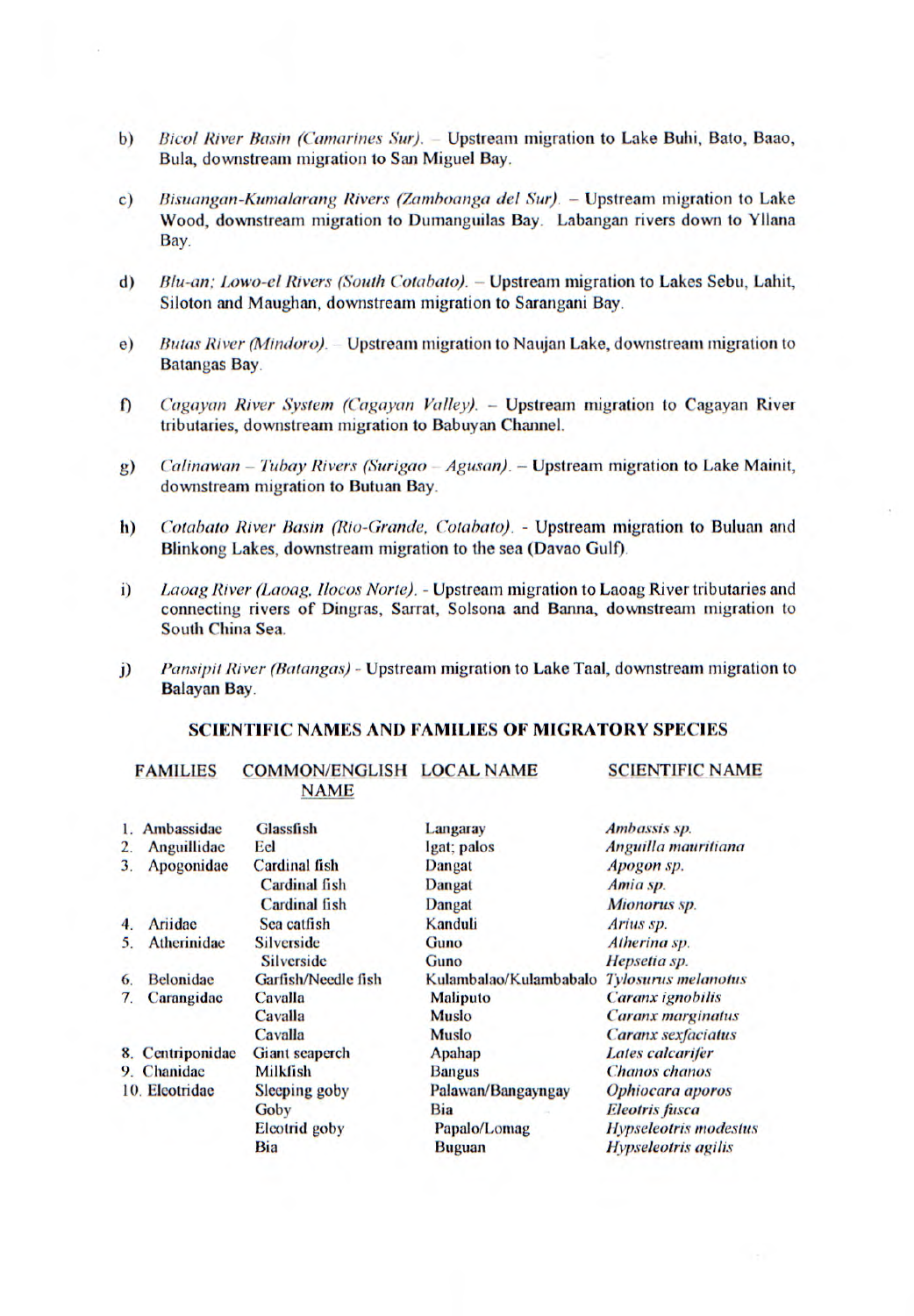|                   | Bia                           | Goby                | Belobranchus sp.               |
|-------------------|-------------------------------|---------------------|--------------------------------|
| 11. Elopidae      | <b>Tarpon</b>                 | <b>Buan-buan</b>    | <b>Megalops</b> cyprinoides    |
|                   | <b>Ten Pounder</b>            | <b>Bid-bid</b>      | <b>Elops hawaiiensis</b>       |
| 12. Gerridae      | Mojarra                       | <b>Malakapas</b>    | <b>Gerres filamentosus</b>     |
|                   | Mojarra                       | <b>Malakapas</b>    | <b>Gerres</b> punctatus        |
| 13. Gobiddae      | White goby                    | Ipon                | <b>Glossogobius giurus</b>     |
|                   | Dwarf goby                    | <b>Dulong</b>       | Merogobius lacustris           |
| 14. Gobioidae     | Eel goby                      | <b>Bia</b>          | Taenioides sp.                 |
|                   | Eel shaped goby               | <b>Baliga</b>       | Taenioides sp.                 |
| 15. Hemiramphidae | <b>Halfbeak</b>               | <b>Buguin</b>       | Hemiramphus sp.                |
|                   | <b>Halfbeak</b>               | <b>Buguin</b>       | Zenarchopterus sp.             |
| 16. Khuliidae     | <b>Mountain bass</b>          | <b>Damagan</b>      | Kahlia sp.                     |
| 17. Leiognathidae | <b>Slipmouth</b>              | Sap-sap             | Leiognathus equulus/L.caballus |
| 18. Lutjanidae    | <b>Gray Snapper</b>           | Maya-maya/Also      | Lutjanus sp.                   |
|                   | <b>White Spot Snapper</b>     | Maya-maya           | Lutjanus bohar                 |
|                   | <b>Malabar Red Snapper</b>    | Maya-maya           | Lutjanus malabaricus           |
|                   | <b>Black Spot Red Snapper</b> | Maya-maya           | Lutjanus monostigma            |
| 19. Mugilidae     | <b>Gray Mullet</b>            | Banak/Aligasin      | Mugil cephalus                 |
|                   | <b>Thicked-Lipped Mullet</b>  | <b>Banak</b>        | Mugil dussumieri               |
|                   | <b>Mullet</b>                 | <b>Banak</b>        | Liza sp.                       |
|                   | <b>Mullet</b>                 | Ludong              | <b>Cestreaus plicatilis</b>    |
| 20. Polynemidae   | <b>Threadfin</b>              | Mamali              | Polynamus tetradactylum        |
| 21. Pomacentridae | <b>Damselfish</b>             | <b>Puyong Dagat</b> | Pomacentrus tripunctatus       |
| 22. Pomadasydae   | <b>Silver spotted grunt</b>   | <b>Bakoko</b>       | Pomadasys hasta                |
| 23. Pristidae     | <b>Sawfish</b>                | Tagan               | Pristis microdon               |
| 24. Scatophagidae | Spadefish/Butterfish          | <b>Kitang</b>       | Scatophagus argus              |
| 25. Serranidae    | <b>Grouper</b>                | Lapu-lapu           | Epinephelus sp.                |
|                   | <b>High finned grouper</b>    | Lapu-lapu           | Cronileptus altivelis          |
| 26. Siganidae     | Siganid/Rabbit fish           | <b>Samaral</b>      | Siganus sp.                    |
| 27. Sillaginidae  | Sand borer sillaginid         | <b>Asohos</b>       | Sillago sihama                 |
| 28. Symbranchidae | Swamp eel                     | Palos               | Synbrachus benganlensis        |
| 29. Theraponidae  | <b>Taperoid Grunt</b>         | Pigek               | <b>Mesopristes cancellatus</b> |
|                   | <b>Convex line grunt</b>      | <b>Bagaong</b>      | Therapon jarbua                |
| 30. Toxotidae     | <b>Archer fish</b>            | Kataba              | Toxotes sp.                    |

**SECTION 3.** Prohibition. - It shall be unlawful for the lessee, licensee or permittee, or anyone to undertake any construction that will obstruct the aforementioned paths of migratory fish, particularly those enumerated in the next preceding Section 2 of this order, up to one (1) kilometer seaward and one (1) kilometer upward of mouths of the aforecited rivers.

**SECTION 4.** Penalty. - Violation of this order shall hold the offender liable to the penalty of fine from fifty thousand pesos (P50,000.00) to one hundred thousand pesos  $(P100,000.00)$  or imprisonment from seven  $(7)$  years to twelve  $(12)$  years, or both such fine and imprisonment in the discretion of the court including cancellation of the permit/license, if any, and dismantling of the obstruction at his own expense, and confiscation of the same, for disposition by the BFAR.

**SECTION 5.** Repealing Clause. - All existing administrative orders, rules, regulations and guidelines which are inconsistent with the provisions of this Order are hereby repealed or amended accordingly.

3